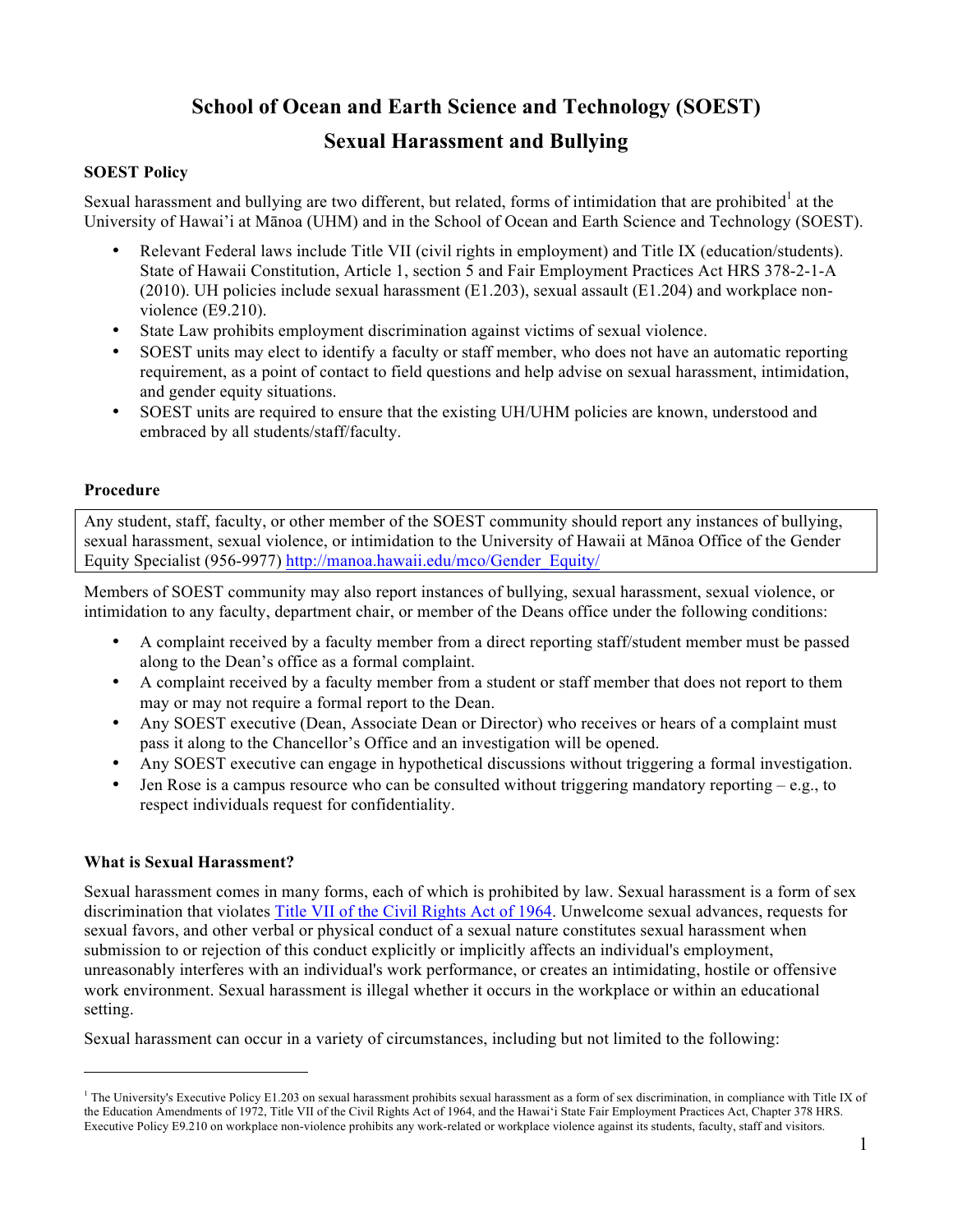- The victim or the harasser may be a woman or a man. The victim does not have to be of the opposite sex.
- The harasser can be the victim's supervisor, an agent of the employer, a supervisor in another area, a coworker, a subordinate, or a non-employee.
- The victim does not have to be the person harassed but could be anyone affected by offensive conduct.
- Unlawful sexual harassment may occur without economic injury to or discharge of the victim.
- The harasser's conduct must be unwelcome.

For more detailed information on what defines sexual harassment, please visit:

http://manoa.hawaii.edu/mco/Gender\_Equity/Sexual\_Harassment/Page2.html

### **What is Bullying?**

Bullying is a type of workplace violence that violates UH Executive Policy E9.210. Prohibited violent acts involve physical attack, property damage, as well as verbal statements and tones that express or suggest the intent to cause physical or mental harm to another person.

More specifically, violent behaviors include but are not limited to:

- Hitting, pushing and shoving; Throwing or breaking objects;
- Theft;
- Shouting or yelling, abusive or belligerent language;
- Threatening gestures or remarks;
- Disruptive or hostile actions, sabotage of equipment;
- Repetitive unwanted phone calls, notes or emails and other unwelcome aggressive behavior.

For more detailed information on what defines workplace violence, please read the university policy on workplace non-violence: http://www.hawaii.edu/svpa/ep/e9/e9210.pdf

#### **What to do if you feel you are being harassed:**

- If possible, ask the individual who is doing the harassing to stop either verbally or in writing. It is important to let the person know that you don't like what he/she is doing.
- Keep detailed written, dated records of your experiences: time, places, names
- Don't accept sexual harassment or bullying as the "way things are." Don't blame yourself or ignore the problem. There are laws that were written to protect you.

If you feel that you have been the victim of sexual harassment or bullying you have two fundamental options:

- 1) File an informal complaint, or
- 2) File a formal complaint.

An informal or formal complaint may be taken by simply contacting the UHM Office of the Gender Equity Specialist (956-9977) http://manoa.hawaii.edu/mco/Gender\_Equity/ You may determine what type of complaint you want to file while in discussion with the Office of the Gender Equity Specialist.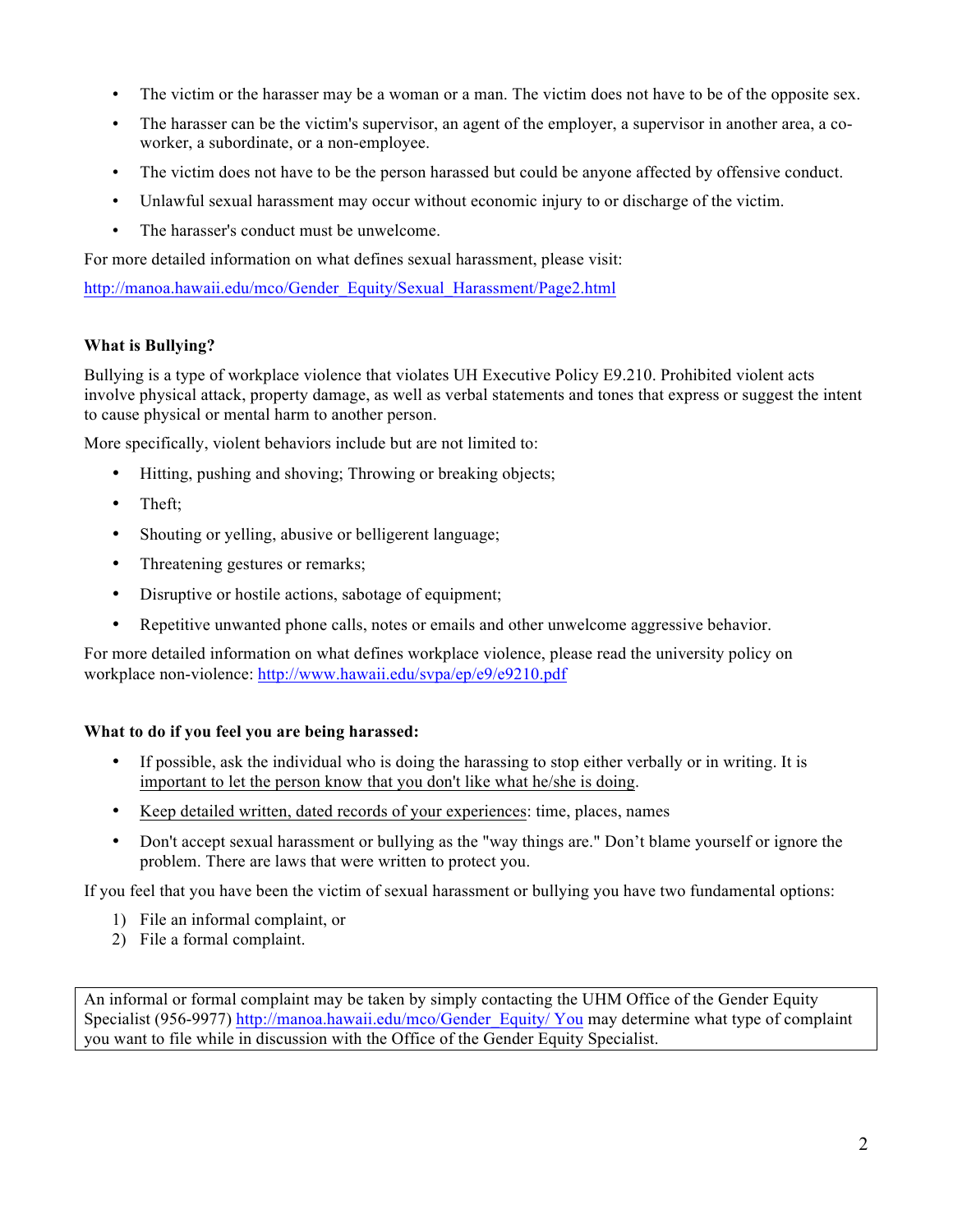The University of Hawai'i has a non-retaliation policy to protect anyone filing an informal or formal complaint, serving as a witness, or participating in any manner in a complaint resolution process or investigation.

You may contact any SOEST faculty member to lodge an informal complaint. Do not contact a faculty member to whom you report if you wish to make an informal complaint. If you lodge a complaint with your supervisor or advisor they are compelled to report it to the Deans office and a formal investigation will be initiated.

Do not contact a SOEST executive (the Deans or Directors of HIGP, HIMB, HNEI) if you wish to make an informal complaint. Executives are obligated to initiate formal investigations upon notice of a complaint. They may, however, engage in hypothetical discussions of situations. See below for more information.

1. **Informal Complaint** – Often a victim of harassment wishes to remain anonymous and not instigate a formal investigation. An informal complaint allows a victim to maintain anonymity; however it limits the steps that may be taken on your behalf. An informal complaint may be filed with the following: any faculty member who is not your advisor or supervisor, chairs of the four SOEST academic departments (Atmospheric Sciences, Geology and Geophysics, Oceanography, or Ocean Resources Engineering), the UHM Gender Equity Specialist, or the UH Equal Employment/Affirmative Action Office (EEO/AA; see "Contacts" page).

Examples of actions that may be taken as a result of an informal complaint include: counseling the offender, mediating between the two parties, holding workshops for the department, distributing written information, and other preventive measures. In many cases, informal procedures are effective in stopping harassment.

2. **Formal Complaint** - This option requires a full investigation of all formal charges. Anyone who is considering filing this type of complaint is urged to do so as soon as possible. Complaints should be filed within 180 calendar days of the last incident of harassment. If the individual can show good cause for later filing, the deadline may be extended to 300 days from the last incident.

Formal complaints by employees must be filed with the EEO/AA Office; formal complaints by students must be filed with the UHM Office of the Dean of Students. In SOEST, these complaints can also be filed with the Dean's office or with the Directors of the various institutes. Individuals can receive assistance from the Gender Equity Specialist during this process.

For complete details on the sexual harassment complaint procedure please visit: http://manoa.hawaii.edu/mco/Gender\_Equity/Complaint\_Procedure/Page3.html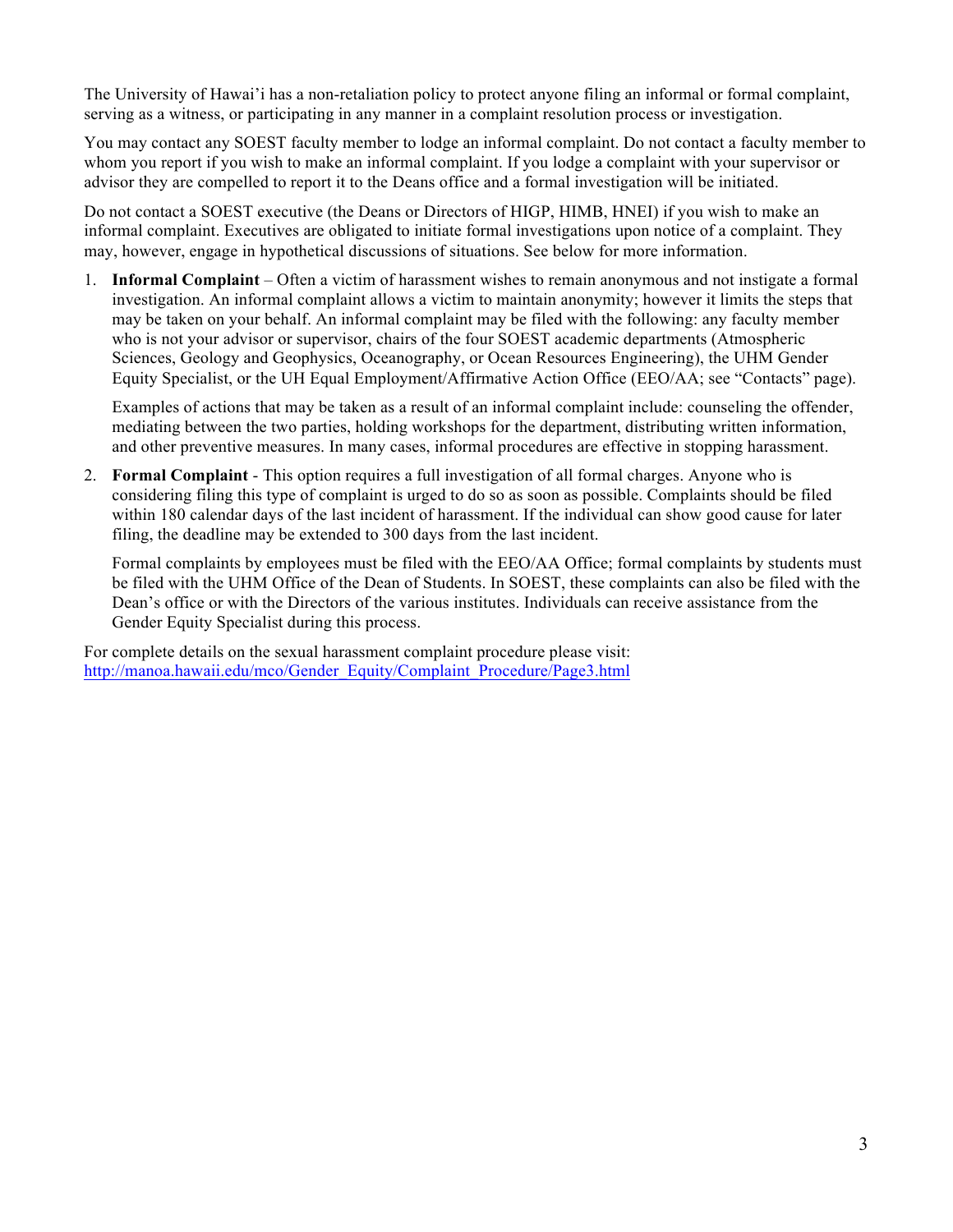# **Contacts**

### **Filing a Formal Complaint**

- SOEST Students may contact
	- o Dr. Chip Fletcher, Associate Dean SOEST Deans Office, POST 802 1680 East-West Rd., Honolulu HI (808) 956-2582 or 956-9513 (cell: 808-294-0386, 24hrs) fletcher@soest.hawaii.edu
	- o Leona Anthony, Director of Student Services 2525 Correa Rd, HIG 135, Honolulu, HI 96822 (808) 956-8763 • Fax: (808) 956-9987 leonaa@hawaii.edu

#### **Filing a formal or informal complaint**

- Any SOEST faculty member (who is not your supervisor) or the Chairs of the four SOEST academic departments (Geology and Geophysics, Oceanography, Ocean Engineering, Atmospheric Sciences)
- UHM Gender Equity Specialist: Queen Lili`uokalani Center for Student Services, Rm. 210 Phone: 956-9499 Email: RoseJenn@hawaii.edu
- UHM Dean of Students Office: Queen Lili'uokalani Center for Student Services 409 2600 Campus Road Honolulu, HI 96822 Tel: (808) 956-3290 (Voice/Text) Fax: (808) 956-9682
- UH EEO/AA Office:

Mie Watanabe 2442 Campus Road Administrative Services Building 1-102 Honolulu, HI 96822 tel 808-956-7077 (voice/text) email eeo@hawaii.edu